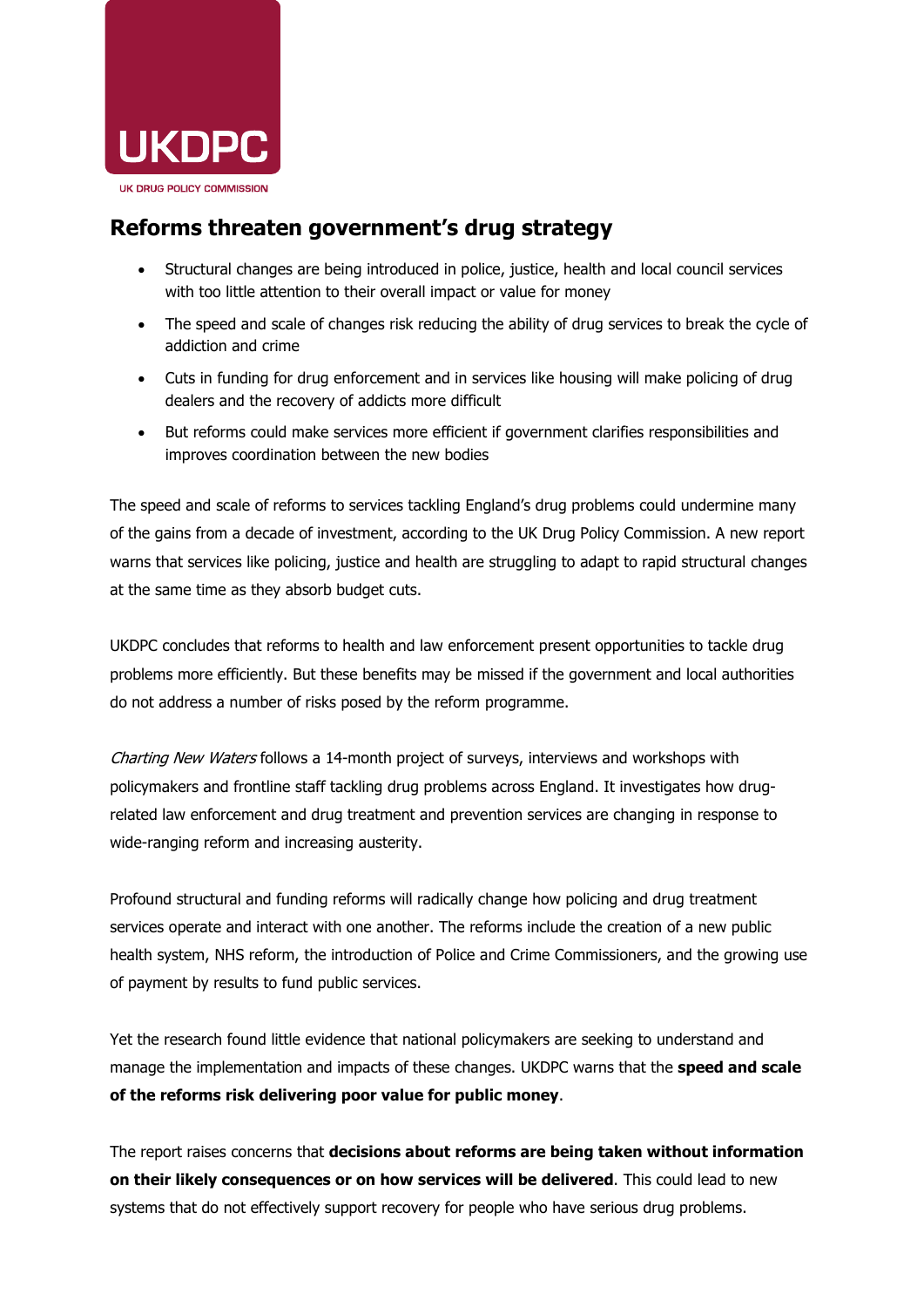UKDPC also identifies the risk that **cooperation between health and criminal justice agencies may decrease** in some areas. This could further reduce the ability of treatment services to help break the cycle of drug addiction and crime.

The report emphasises that the reforms, if managed carefully, have the **potential to improve the efficiency of drug-related services**. It highlights that there are examples of innovation and good practice, and recommends a number of measures to ensure that the potential benefits are achieved.

These include improving coordination between the new local criminal justice and health bodies. The report also calls on the government to **ensure that local decision-makers have access to authoritative evidence to encourage services to provide good value for money**.

It also recommends that the **impacts of the changes should be monitored**, to identify both where things are going wrong and where good practice can be shared.

Roger Howard, Chief Executive of the UK Drug Policy Commission, said:

"Managing huge public service reform across a whole swathe of services including police, justice, health, local councils and education at the same time as reducing public spending is unprecedented. In tackling drug problems, what is done in one service area has considerable repercussions.

"Such change requires careful management and detailed implementation and support. We are not convinced the government has realised the cumulative impact of the changes and how the unintended consequences could undermine their ambitious drug strategy.

"Because of the variability between different areas we may see a growing postcode lottery in how we deal with drug problems."

Dr Frank Atherton, President of the Association of Directors of Public Health, said:

"Public health is a crucial part of how we tackle drug problems, but it can't do everything alone. Public health services need to work with other agencies, like the police and probation, to reduce the harm that drug addiction can cause to individuals and communities.

"With the systematic reforms and funding cuts, there's a real risk that some of this crucial partnership work may be lost. That would be very damaging for the vulnerable people who need well integrated help to overcome drug problems. It's important that essential partnerships between health and law enforcement agencies are maintained once the reforms are completed."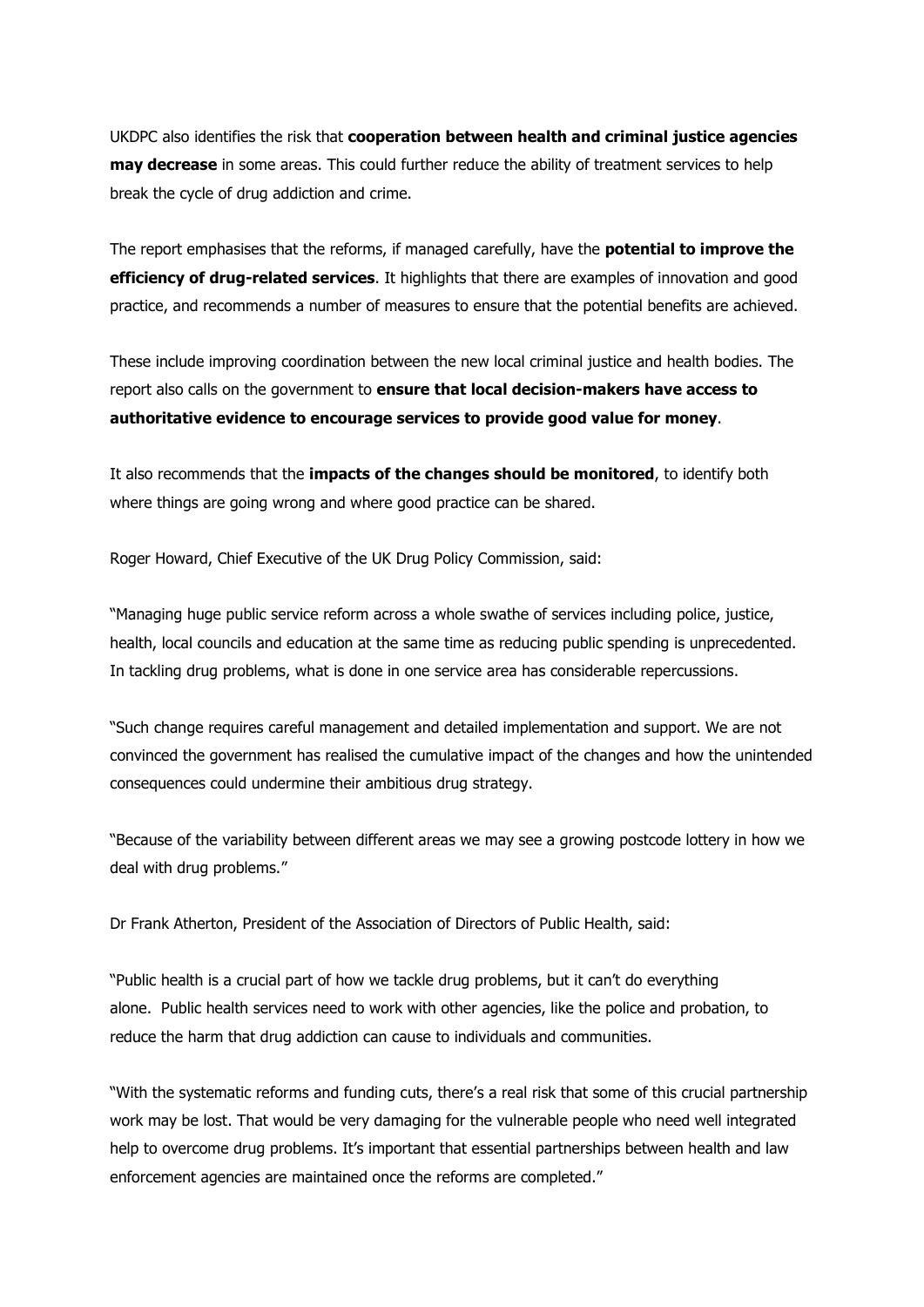## **Survey of police on drug-related law enforcement**

The research included a survey of police in England, representing 74% of police forces and 25% of Basic Command Units (BCUs). The results showed:

- Most forces (58%) expect to reduce their expenditure on activities to tackle the problems associated with illicit drugs, and 51% expect to reduce the time spent on drug-related activities. This often represents a greater reduction than in other policing activities, with 34% of forces expecting drug-related activities to fare worse than other work.
- Nearly half of English forces expect to reduce their work to detect illicit drugs, including:
	- o Test purchasing of drugs: 45% expect a reduction
	- o Forensic testing relating to drugs: 44% expect a reduction
	- o Drug-related covert surveillance: 38% expect a reduction
- Many forces also expect reductions in local partnership work. Nearly two in five (38%) expect to carry out less drug-related work with community groups, and a third (34%) expect to work less with local councils. Officers expressed concern that the reductions in work with partner bodies will have knock-on consequences as gaps are created that some expect the police to fill.

## **Survey of Drug Action Teams**

Drug Action Teams are publicly-funded partnerships that coordinate agencies in local areas to deliver the national drug strategy.

The research included a survey of 142 Drug Action Teams/Drug and Alcohol Action Teams in England, representing 43% of the total. The results showed:

- A majority of teams (65%) expected to have less funding in the financial year 2012/3, and half (50%) expected to reduce the amount of time they spend working on drug-related activities.
- Despite the expectation that treatment and employment services should work closely together to support recovery from addiction, only 13% of Drug Action Teams say they have a lot of engagement with the Work Programme. A third (34%) say they have virtually no engagement.
- There are particular concerns about the future of services for young people with substance misuse problems. Just over half (51%) expect a significant decline in funding for young people's substance misuse prevention services, and 41% expect a similar decline in young people's treatment services.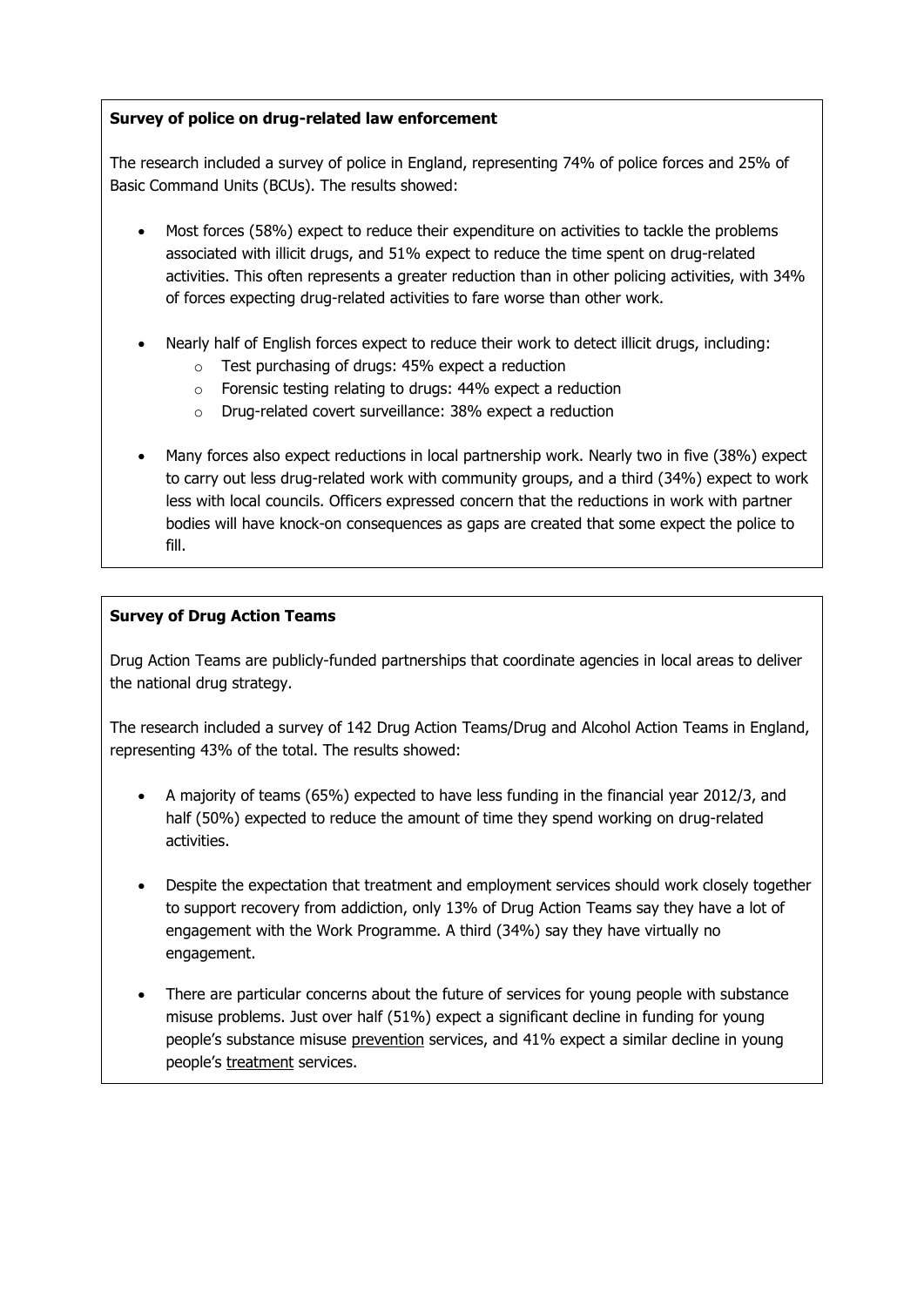## **Notes to editors:**

- 1. Charting New Waters: Delivering drug policy at a time of radical reform and financial austerity is published on Wednesday 25 April 2012, and will be available to download for free from www.ukdpc.org.uk.
- 2. In 2010-11, nearly 30,000 people being treated for drug problems exited treatment having overcome their drug dependency (http://www.nta.nhs.uk/uploads/statisticsfromndtms201011vol1thenumbers.pdf).

The estimated number of people in the UK using heroin and/or crack cocaine fell by about 25,000 between 2005-7 and 2009-10, to about 306,000 (http://www.nta.nhs.uk/news-prevalence-2009-10.aspx).

Overall, the proportion of adults who say they used any illicit drug in the last year has fallen from 12.3% in 2003/04 to 8.8% in 2010/11 (http://www.homeoffice.gov.uk/publications/scienceresearch-statistics/research-statistics/crime-research/hosb1211/hosb1211?view=Binary).

- 3. The research for *Charting New Waters* was carried out between February 2011 and March 2012. The study drew on a combination of methods:
	- Review of key national level literature and interviews with key stakeholders.
	- The delivery of 81 semi-structured interviews in seven English case study areas. Interviewees included: key Drug Action Team staff (or the local equivalent structure for commissioning drug treatment and recovery services) and Police, Probation, Primary Care Trust, community safety, service user, elected member and GP representatives.
	- National survey of police forces in England, conducted with support from the Association of Chief Police Officers. In total, 74% of forces, 25% of Borough Command Units and 9 other units responded.
	- National survey of 142 English Drug Action Teams (or local equivalent), completed by 43% of teams.
	- Three national events: a roundtable workshop for Directors of Public Health, held in partnership with the Association of Directors of Public Health, a seminar for those responsible for commissioning and managing drug treatment and recovery services in 25 English areas, and a roundtable workshop for NHS drug treatment providers in England.
	- Expert input from a high-level project advisory group, which included representatives from government departments, the local and community sector and professional police and public health bodies.
- 4. The key changes examined in the study are:
	- Structural changes to the NHS as set out in the Health and Social Care Act and the creation of a new public health system within local authorities, which will include the commissioning of substance misuse treatment and recovery services. From March 2013, the current drug and alcohol treatment budget is likely to make up around a quarter of the total national budget for public health (as much as half of the budget allocated to Directors of Public Health). This is alongside the expectation that the NHS will save  $£20$  billion by  $2014$ , the most ambitious savings target it has ever faced.
	- Introduction of Police and Crime Commissioners to oversee policing. An area's Commissioner will have control of a budget which will include a proportion of the current Drug Interventions Grant. Overall funding allocated centrally to police forces in England and Wales is expected to reduce by 20%, in real terms over four years (by 2014/15).
	- A reduction of up to 40% in funding of central government departments and significant reductions in local government funding at least up to 2015. The most deprived authorities are